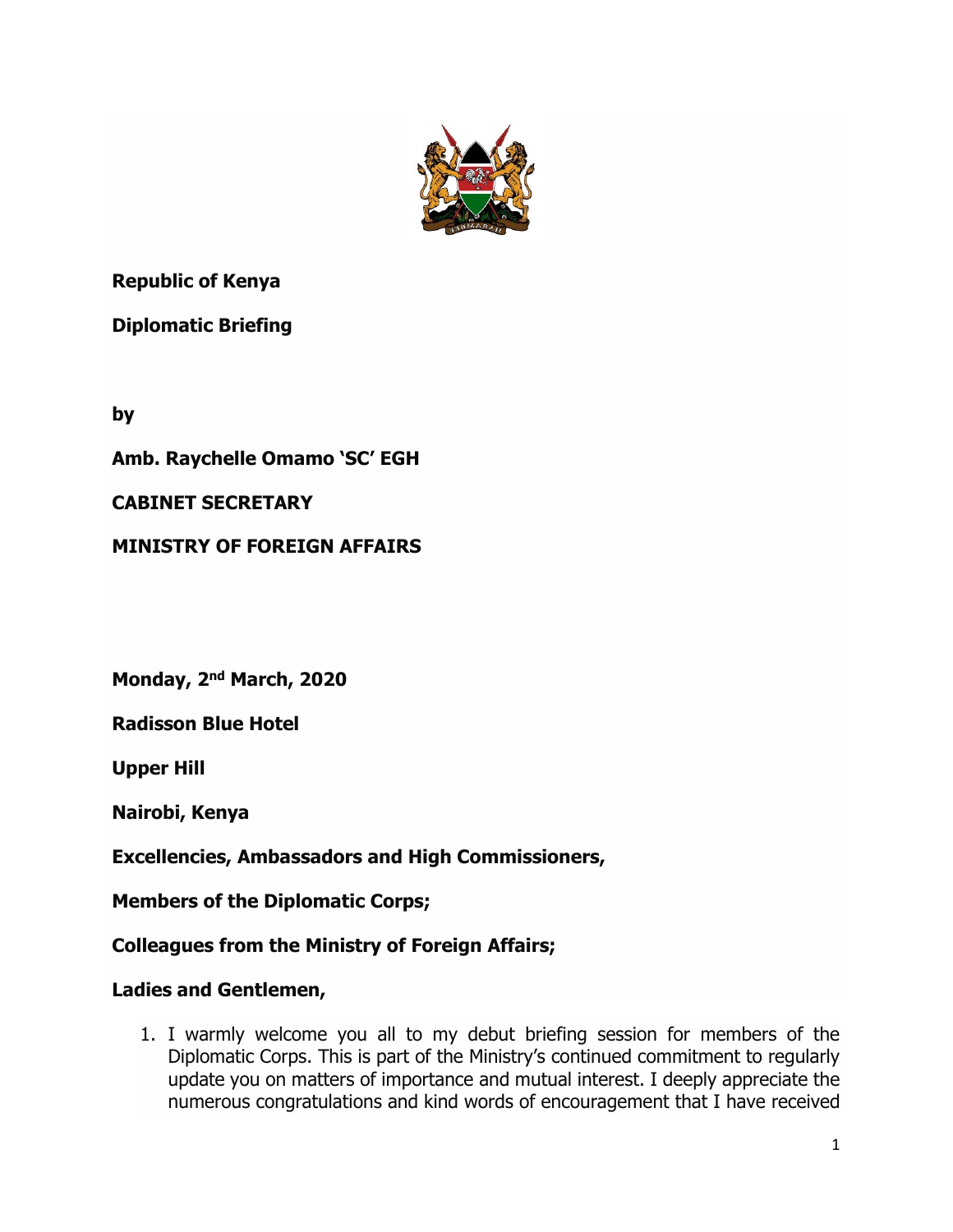from you and Foreign Ministers from your respective countries. I have endeavoured to reply with strong assurances of Kenya's commitment to enhancing relations at all levels of our engagement.

- 2. I am most honoured that His Excellency President Kenyatta appointed me to this high office, after seven years of serving Kenya as Kenya's Minister of Defence. I am deeply humbled. As our key clientele, I actively seek your kind support and counsel as we continue to strengthen Kenya's partnerships with your respective countries and organizations.
- 3. Excellencies, I wish to express my deepest gratitude to you all for the numerous messages of sympathy and of condolences following the passing of our second President, the late Daniel Arap Moi. We remember his pivotal role in advancing regional peace and security. As colleagues, you will know that we always work under constantly fluid conditions. We should therefore all deeply appreciate each other and the vital our work we do for our respective countries. For us in the Foreign Affairs family, the past few months have been difficulty ones for us, as we have sadly lost valued colleagues at a very short time **Newton Odinga, from Protocol**; **Vivian Talash from my Office**; **Ambassador Chris Mburu**, our immediate **former Envoy to South Sudan**; and **Ambassador Anthony Andanje,** our former **Permanent Representative to UN HABITAT**.

### **LETS ALL RISE AND OBSERVE A MINUTE OF SILENCE FOR OUR FALLEN COLLEAGUES.**

### **(Pause-May Their Souls Rest in Eternal Peace-Thank You).**

- 4. Excellencies, the main focus of today's session is to update you on the current state of affairs in Kenya and within our region. In addition, I will touch on a few key international engagements pertinent to Kenya and to our partners.
- 5. It is worth beginning, by very briefly restating the **Cardinal Principles of Kenya's engagement with the rest of the world**. Kenya espouses a **rulesbased ethos**, which we deploy in **all** our external relations. We uphold this ethos, because as a small country, rules matter. We cannot be reliable players and partners if we decide, willy-nilly to disregard the agreed foundation of civilized discourse and practice among nations. This philosophy frames our commitment to **Peace Diplomacy-** where we leverage our assets to ensure peace and security prevail in our region and beyond and in so doing protect Kenya's sovereignty and territorial integrity; **The Economic Pillar**: where we assert that prosperity shared, affirms peace and stability, within and without our borders- and that a rising tide, lifts all boats. Prosperity in our region insures prosperity for all, hence the importance of regional and economic integration, see for example in the Africa Continental Free Trade Area(ACFTA); **The Environmental Pillar:** the United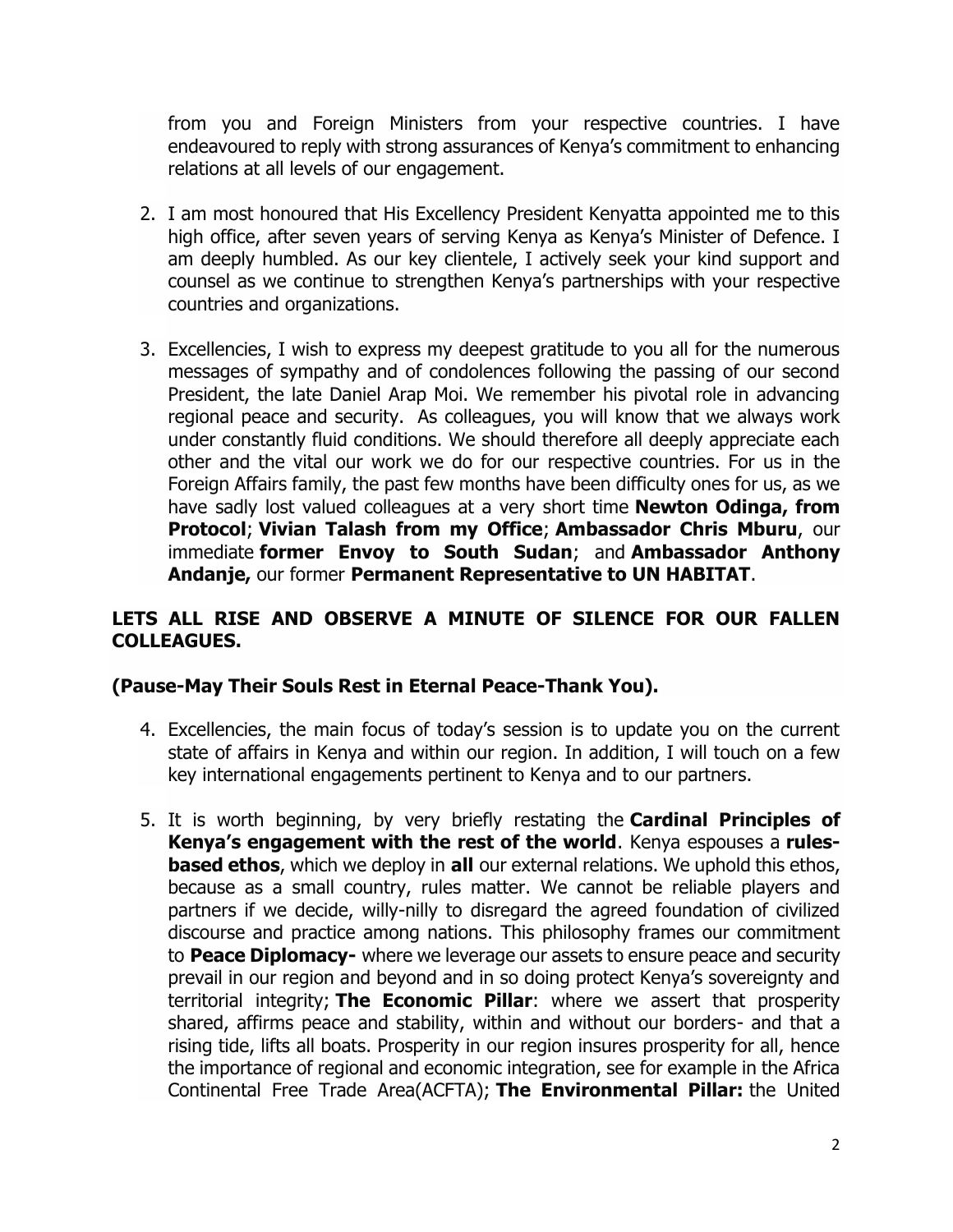Nations located in Nairobi, the only UN Headquarters in the global South, housing the United Nations Environment Programme and UN Habitat. We cherish this reality and further posit that we hold our flora and fauna in trust, as the common heritage of mankind. This biodiversity has also enhanced our continent as a tourist destination. In securing this trust, we will continue working with all to combat climate change and other harmful policies and practices that damage our environment; **The Cultural Pillar:** aims to extoll Africa's cultural wealth, past, present and future and assert an Affirmative African Narrative, that leads to a clearer mindset about our past and a more robust projection of this rich varied culture into the future. We are a rich tapestry of mixed heritage rooted in timeless origins. That is why we warmly embrace and support Africa's Champion and Chair of the African Union Council of Peers of the Arts, Culture and Heritage, the President of Mali, His Excellency Boubacar Keita -He has invited President Kenyatta to be a Co -Chair- he has humbly accepted; **The Diaspora Pillar:** Protecting and promoting the interests of ALL Kenyans abroad and reaffirming our common ancestry with African descendants in diaspora.

## **Building Bridges Initiative**

- 6. The past ten years have re-affirmed Kenya's democratic credentials. Indeed, Africa is in an enviable position where the pursuit and entrenchment of democracy and its precepts is the norm rather than the exception. In other parts of the world we see democracy in retreat. Kenya's democratic journey continues to evolve. The "**handshake**" has become the epitome and evolving standard in shaping political systems and outcomes to suit socio-cultural and economic realities in Kenya. We realize that a one-size-fits-all straitjacket cannot work. Templates will not solve our problems. Each of us have to tweak our systems to match the aspirations of the most common denominator. This quest is what underpins and anchors the Building Bridges Initiative (BBI) which aims to comprehensively address both historical and emerging national challenges, to ensure predictable political competition that is democratic and inclusive in our ethnic, religious and regional diversity.
- 7. The Presidential Task Force to evaluate and recommend reform proposals thereafter submitted a report on '**Building Bridges to a United Kenya**' which was subsequently launched on Wednesday 27<sup>th</sup> November, 2019 at the BOMAS of Kenya, in Karen, in your distinguished presence. This report was presented to the public to prompt public discourse on the future of Kenya. Consequently, BBI rallies have been held in Kisii County, Kakamega County, Mombasa County, Kitui County, Narok County and will continue Nation-wide to elicit public participation. **We will keep you informed on material outcomes when available**.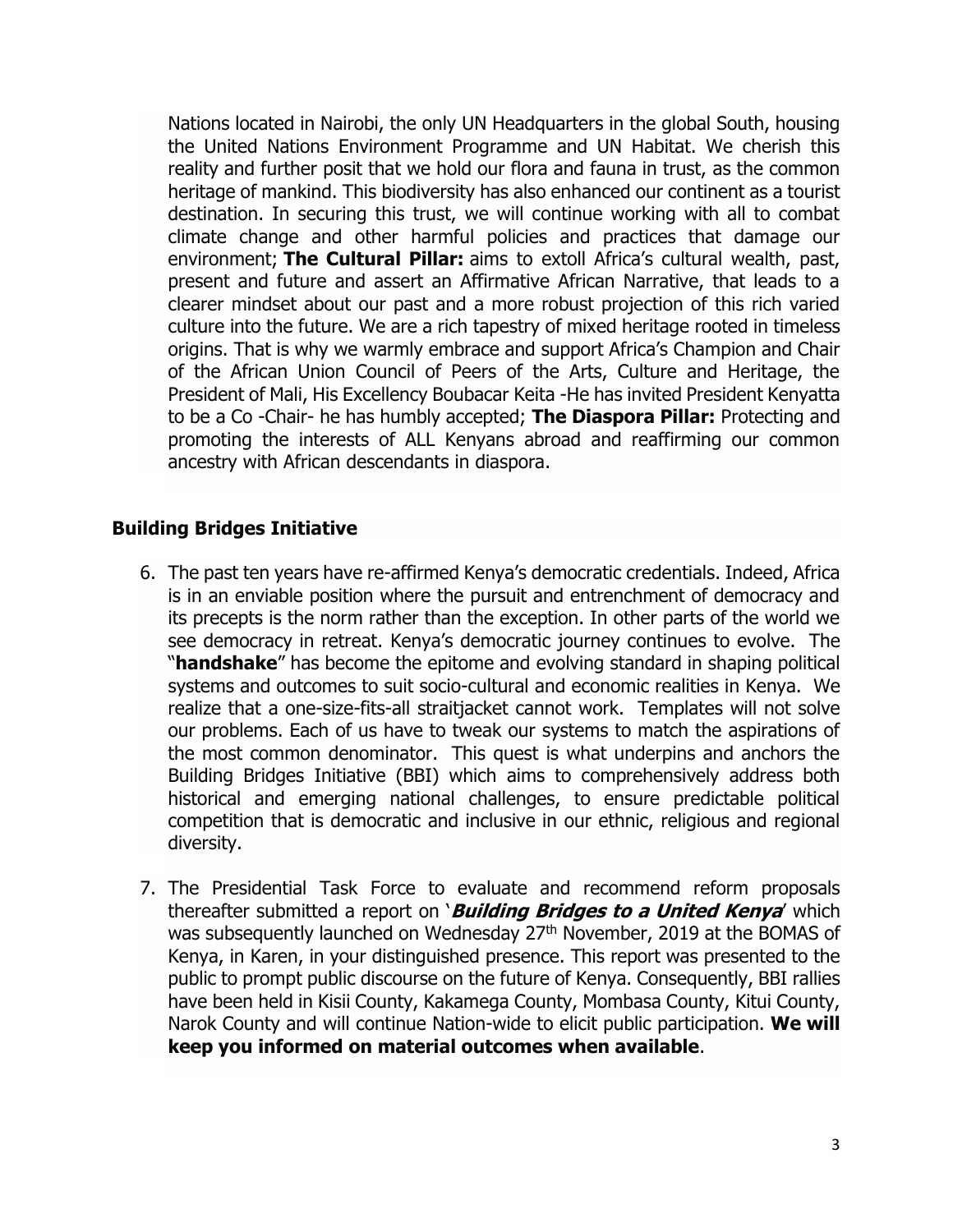#### **RECENT HIGH-LEVEL VISITS/IMPENDING ONES**

8. The President of Germany held a successful State Visit to Kenya from 23rd to 27<sup>th</sup> February 2020. During his visit he reaffirmed Germany's commitment in continuing its robust partnership with Kenya as the first country to establish relations with independent Kenya in 1963.He rededicated Germany's focus on Agriculture, Health and Youth support especially on TVET, including KIST in neighbouring Kiambu County. He further pledged his country's support for humanitarian action including the building of secure accommodation in Kakuma Refugee Camp. On Peace and Security, the German Head of State reaffirmed support for regional security initiatives including AMISOM and pledged to work towards securing more funding for the force. He also proffered enhanced support for the Humanitarian Peace Support School HPSS in Embakasi as a fine example of partnership in peace support operations especially in capacity building in dealing with new asymmetric threats occasioned by innovation in terrorist methods.

### **Kenya and the Region**

- 9. **Excellencies**, the world as we know it today is faced with near intractable complexities that undermine our common aspirations for prosperity, peace and security. Despite the persistent asymmetric activity occurring in unilateral action; spreading protectionism; terrorism and violent extremism; biological threats and **disease pandemics such as COVID 19**; ecological disasters such as the locust plague, Kenya will continue to work closely with all partner countries to collectively pursue solutions to address these contemporary challenges. More than ever before, partnership between states is imperative.
- 10.In **South Sudan**, we celebrate with people of South Sudan and warmly commend the efforts of H.E. President Salva Kiir Mayardit for demonstrating leadership by dissolving the Transitional Government of National Unity (TGoNU) and making initial appointments, including his Vice President HE Riak Machar to the Reconstituted Transitional Government of National Unity (RTGoNU). Let us all support these important first steps. We urge the international community to continue exhibiting goodwill and support to ensure the successful implementation of the peace process.
- 11.In **Somalia,** we continue to work within AMISOM to facilitate Somalia peace building efforts including the imminent elections. We continue to play a measured and constructive role in laying the foundation for Somalia's future security and prosperity. We call for a de-escalation of the rhetoric and a renewed focus on stabilizing and consolidating democratic and security gains made.

### **33rd Ordinary Session of the Assembly of the African Union**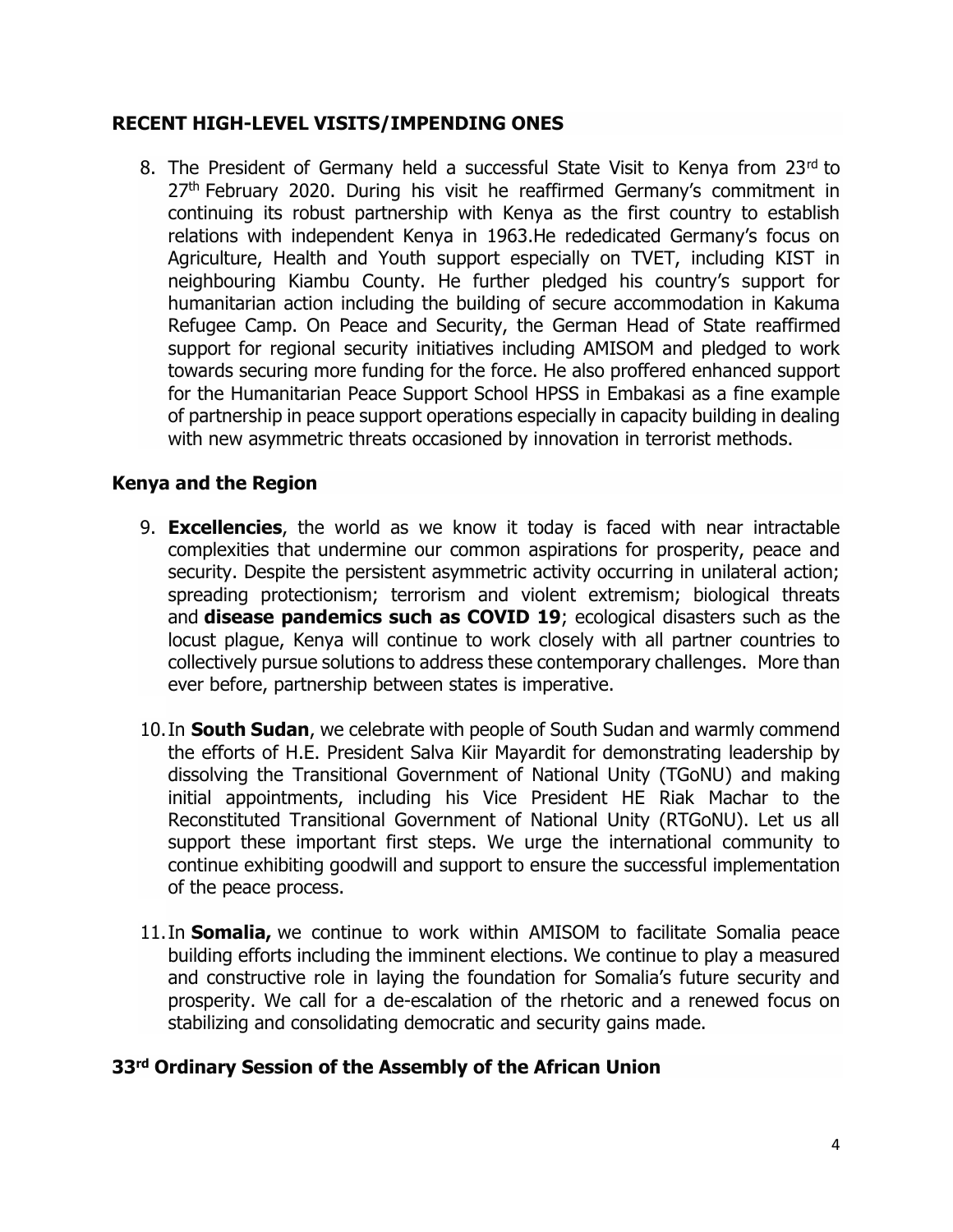- 12.**Excellencies,** as you are aware, the 33rd African Union Summit was held in Addis Ababa, Ethiopia from  $6<sup>th</sup>$  to  $10<sup>th</sup>$ , February, 2020. It was an honour to represent H.E. the President in this important Assembly, as my first assignment abroad after taking on the mantle of the Foreign Minister. Let me seize this opportunity, once again to congratulate the Arab Republic of Egypt for steering the AU so well in 2019 and to reiterate Kenya's appreciation for the role that Egypt played in spearheading our collective commitment to unity as we define the future of our continent. In the same vein Kenya welcomes and congratulates the Republic of South Africa as the new Chair of the AU and wish to assure of our dedication and support as we seek to Silence the Guns in Africa and promote shared prosperity through economic integration of our continent, while scrupulously upholding the letter and spirit of the AU's Constitutive Act-with its firm commitment to the rules we collectively agreed to abide by. This common goal is well articulated by H.E. President Cyril Ramaphosa that we seek a "**Africa that is prosperous and at peace with itself."**
- 13. Some of the highlights from the successful 33rd AU Summit were:
- **Silencing The Guns;** The Summit was held on a highly ambitious theme for the continental body *Silencing the Guns by 2020*.' The debates on the theme underscored the need to deal with the root causes of conflicts in Africa and the imperative to build concerted efforts to address challenges to peace and security in Africa including terrorism and violent extremism. The Summit concluded with a resounding commitment to resolve protracted conflicts in Africa and to unlock the continent's economic potential mainly through its economic integration agenda enshrined in the AfCFTA process. Towards this end, South Africa will host an extra ordinary AU Summit on *`Silencing the Guns'* in May, 2020. We welcome and support this effort and will participate.
- **Africa Continental Free Trade Area (AfCFTA);** In adopting the Report by President of Niger, who is the Champion of the Africa's economic integration, the Summit undertook to fast-track the operationalization of the AfCFTA. Kenya welcomed the election of Mr. Wamkele Mene as the first Secretary General of the Accra based Headquarters. H.E. President Uhuru Kenyatta is a leader in Africa's integration project and a committed Pan-Africanist seeking to strengthen Africa's unity and beyond to include stronger collaboration with peoples of African descent.
- **IGAD Summit;** The 34th Extraordinary Summit of the IGAD Heads of State and Government held on the margins of the AU Summit deliberated on the situation in South Sudan and agreed to support political transition in the country within the deadline of 22nd February, 2020. The IGAD Summit also agreed to a regional framework to deal with the locust invasion and to implement the measures recommended by Kenya including calling for international support to deal with the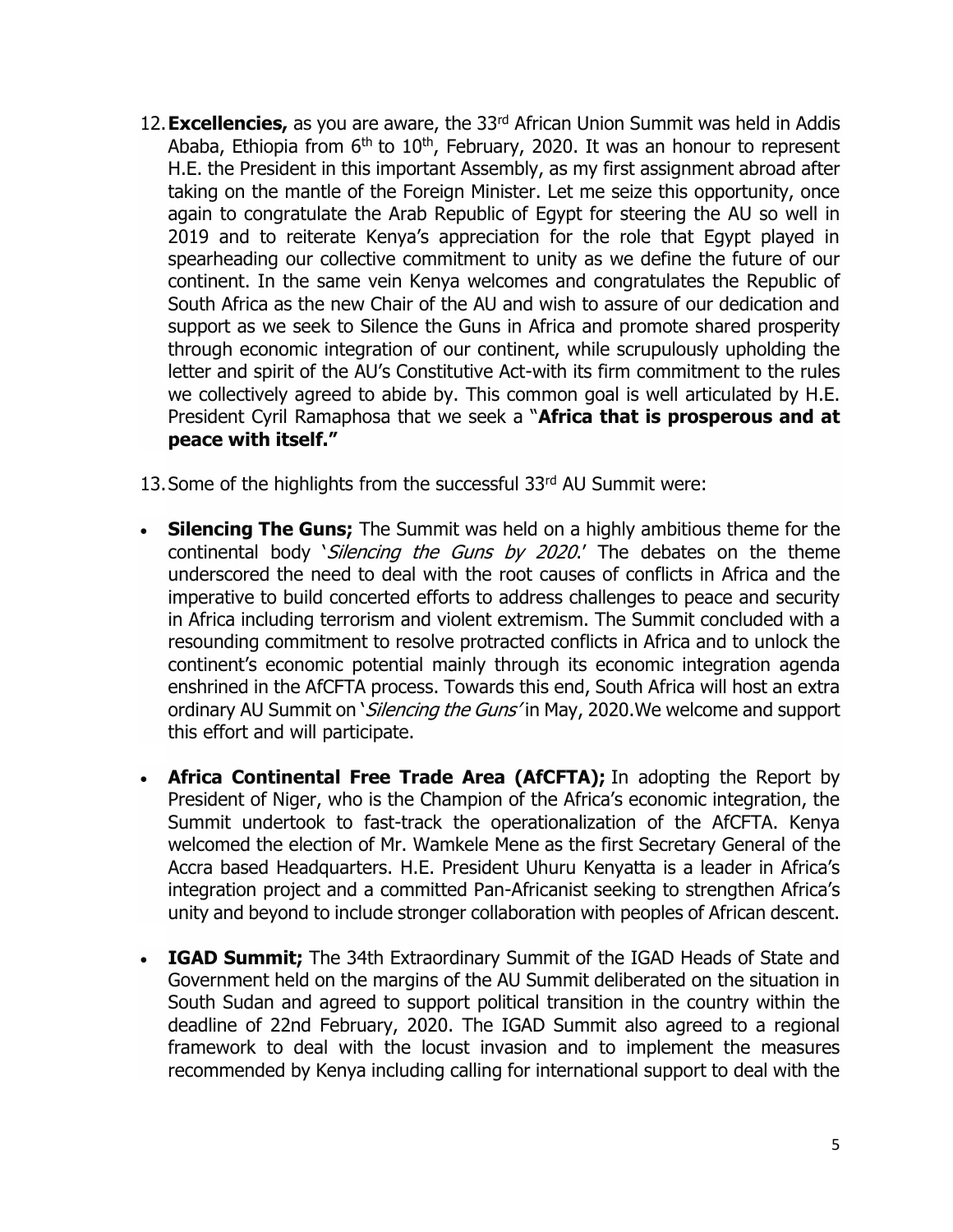threat as well as the strengthening of the regional efforts to address desertification.

- **Africa Leaders Malaria Alliance (ALMA);** E. the President took over the 7th Chair of ALMA from His Majesty, King Mswati of Eswatini, for a 2-year period. The Chairmanship presents opportunity for the President to drive the continent's efforts to accelerate progress and end Malaria as part of improved health outcomes in line with the Africa We Want, Agenda 2063.
- **Africa Arts and Culture Champion;** E. the President assumed a co-chairing role with the President of Mali as African Champions for Arts and Culture in a Council of the African Union. The Council is expected to promote the implementation of the 2019 Charter on African Cultural Renaissance.
- **Africa-CARICOM Summit**; The AU Summit welcomed and adopted President Kenyatta's proposal agreeing on the **Declaration on Promoting Closer collaboration and Cooperation between the African Union, the African Diaspora (6th Region**), **People of African Descent and the Caribbean and Pacific Regions.** In fulfilling our commitment towards this end, Kenya is ready to host the Africa-CARICOM Summit in June, 2020.

# **Kenya's UNSC Bid**

- 14.**Excellencies,** Kenya's endorsement as Africa's candidate for a non-permanent seat of the United Nations Security Council for the 2021-2022 period, was reaffirmed at the recent 36th AU Executive Council Meeting. Egypt's Permanent Representative to the AU, as Chair of the PRC, submitted the Report of the PRC to the Council in which the decision to endorse Kenya was unequivocally declared as "fully completed'' and confirmed. This was further by the opinion of the Legal Counsel of the African Union dated 5<sup>th</sup> November, 2019. The reality of our endorsement is not in question. We invite all to respect the African Union Process with clear decision. Let us abide by the rules of the game. If you agree on the rules, processes and outcomes you cannot have a change of mind and seek to upset a valid process through misinformation. The ramifications of not playing by the rules are immense.
- 15.Our global campaign is on good course and we continue to receive overwhelming endorsement and assurance of support by regional groupings and individual countries, not only because of our own credentials as a trusted member of the international community, but equally, importantly, arising from strong solidarity within Africa.
- 16.I again seek your support and request you to vote overwhelmingly for Kenya during elections to take place on  $17<sup>th</sup>$  June, 2020 in New. Kenya is a safe pair of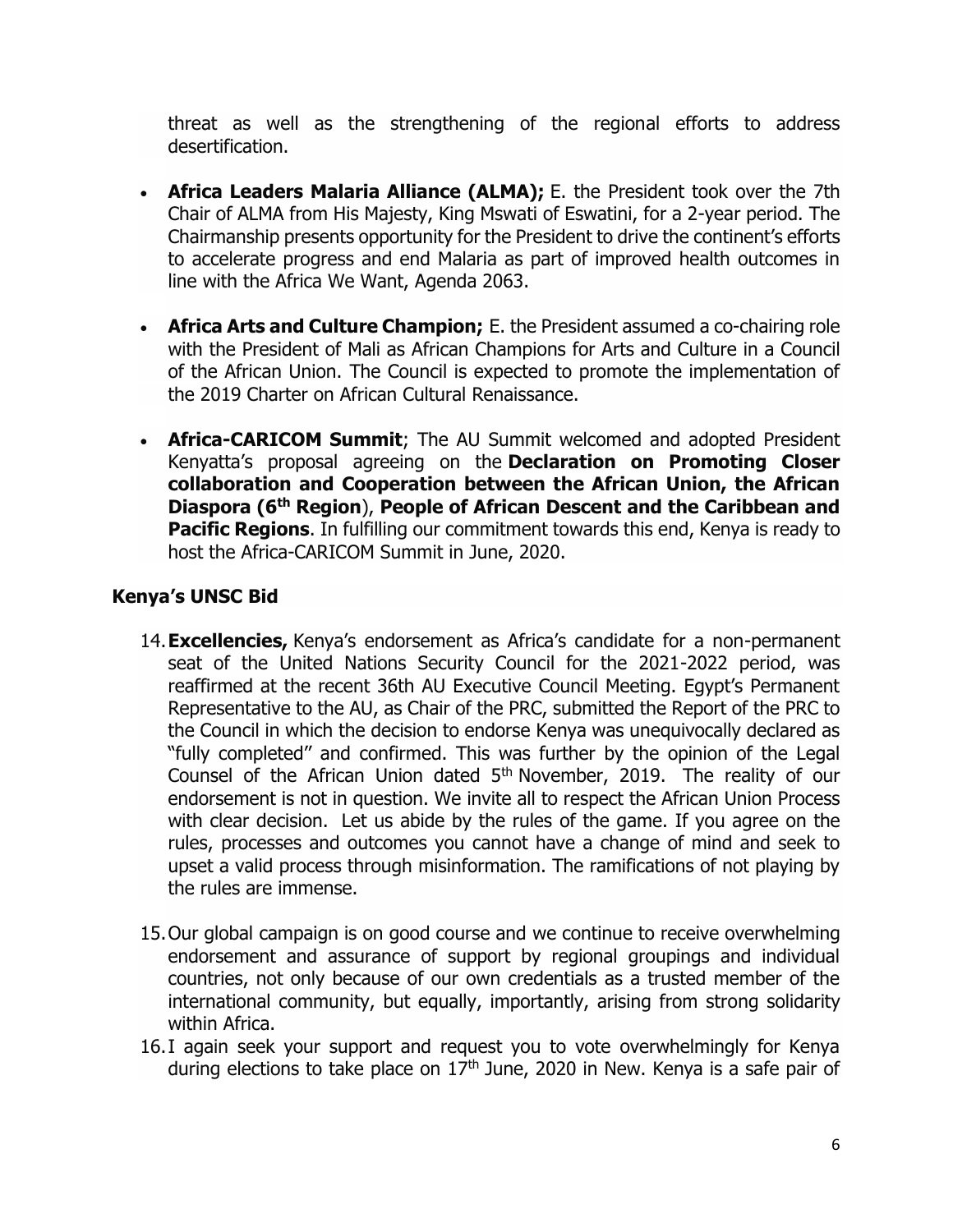hands; we are ready to serve and we will deliver on our commitment as a member of the international community.

17.I look forward to engaging with you all as we continue to promote to the world. Africa's values and principle through our endorsed candidature.

#### **United Nations 2020 Oceans Conference**

- 18.**Excellencies**, the Governments of Kenya and Portugal championed the UN General Assembly Resolution 73/292 adopted in May 2019 to convene the United Nations 2020 Oceans conference. The first United Nations Conference was held in June 2017 which successfully raised awareness on the state of the oceans and seas. This was succeeded by the Sustainable Blue Economy Conference here in Nairobi in November 2018, whose focus was predicated on the productivity and sustainability of Oceans, Seas, Lakes, Rivers and other Water Bodies. The Conference gave rise to over 191 commitments and led to the adoption of the Nairobi Statement of Intent. Noteworthy was the statement by H.E. President Yoweri Museveni articulating the importance of the Blue Economy by equating the Blue Economy Conference as a dialogue about '**life**'.
- 19. This year from  $2^{nd}$  6<sup>th</sup> June 2020, in Lisbon, Portugal, the United Nations 2020 Conference will accord the international community an opportunity to bring about a new generation of concrete and ambitious commitments to help forge new, inclusive and effective partnerships to support the implementations of Sustainable Development Goal 14: '**To conserve and sustainably use oceans, seas and maritime resources for sustainable development**'. Invitations have been sent out through the Office of the United Nations Secretary General to all Heads of State and Government of the UN member states. We look forward to your active participation and sustainable outcomes.

### **Commonwealth Ministerial Action Group (CMAG)**

20.As Co-chair of the C-MAG, Kenya looks forward to host the 56<sup>th</sup> Session on the  $31<sup>st</sup>$  of March, 2020 here in Nairobi. I am confident this will contribute to the ongoing debate on enhancing the effectiveness of the Commonwealth in delivering the collective interests of the members states. The meeting will also deliberate on the forthcoming Commonwealth Heads of Government Meeting (CHOGM) in from  $22^{nd}$ – 27<sup>th</sup> June 2020, in Kigali, Rwanda.

### **PRIVILEGES AND IMMUNITIES**

### **REVITALIZATION OF THE HOST COUNTRY LIAISON COMMITTEE**